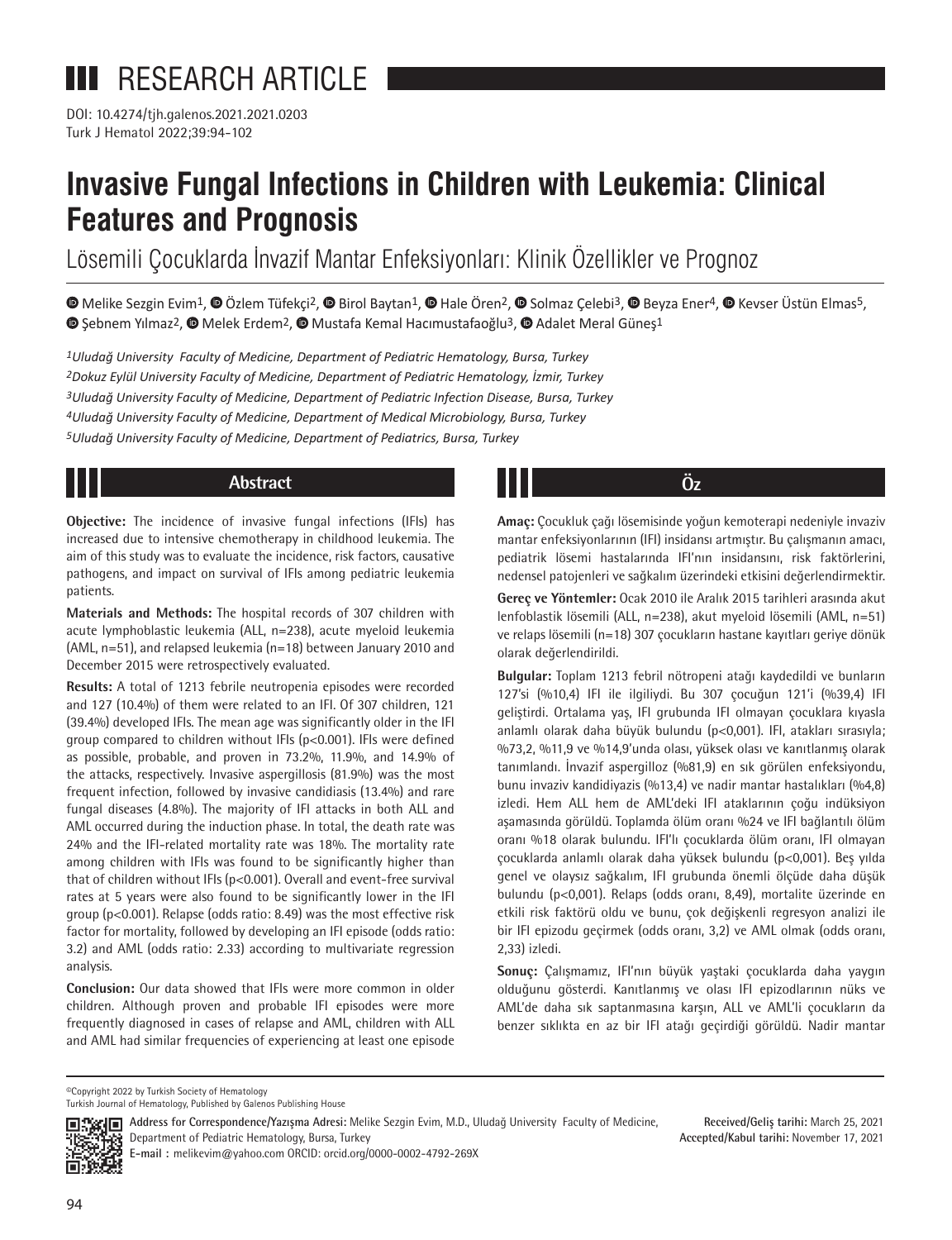## **Abstract Öz**

of IFI. Rare fungal diseases were also identified as a major problem. Despite success in treatment, IFIs increased the rate of mortality in children with acute leukemia.

**Keywords:** Fungal infections, Pediatric leukemia, Acute lymphoblastic leukemia, Acute myeloid leukemia, Febrile neutropenia

#### **Introduction**

11 I II

The overall survival (OS) rate of pediatric acute leukemia has improved over the years, reaching 90% for acute lymphoblastic leukemia (ALL) and 70% for acute myeloid leukemia (AML) [1,2]. However, invasive fungal infections (IFIs) are still a significant cause of mortality and morbidity in children with hematologic malignancies [3]. It is hard to estimate the true incidence of IFIs, but it has been increasing in recent years due to advances in diagnostic methods, the use of intensive chemotherapy, prolonged neutropenia, and the increased use of central catheters [3,4]. Although new antifungals are available, IFIrelated mortality still remains high, reported to be between 20% and 70% in various studies [4,5,6,7,8].

The aim of this study was to evaluate the incidence, risk factors, causative pathogens, and impact of IFIs on survival among pediatric acute leukemia patients treated with Berlin-Frankfurt-Munich (BFM) protocols in two major pediatric hematology centers of Turkey.

#### **Materials and Methods**

The medical records of acute leukemia patients diagnosed between 2010 and 2015 in the pediatric hematology departments of Uludağ and Dokuz Eylül University Hospitals were retrospectively evaluated. The study included only children with ALL and AML, excluding hematopoietic stem cell recipients. De nova ALL and AML patients were treated with BFM-based protocols (ALL IC-BFM 2009 and AML-BFM 2004 and 2012). ALL-REZ BFM 2002 was used for relapsed ALL and cases of relapsed AML were treated according to AML-REZ BFM 2001/01. A total of 307 patients' data were eligible for evaluation. Febrile neutropenia attacks were analyzed for defining and classifying IFIs according to the European Organization for the Research and Treatment of Cancer/Mycoses Study Group (EORTC/MSG) classification system [9]. Based on this classification, probable IFI requires the presence of a host factor, a clinical criterion, and a mycological criterion. Cases that meet the criteria for a host factor and the clinical criterion without a mycological criterion are considered as possible IFI. Proven IFI is defined as fungus detected by either histological analysis or culturing of a specimen of tissue taken from a site of disease.

hastalıkları önemli bir sorun olarak tanımlandı. Tedavideki başarıya rağmen, IFI'nın akut lösemili çocuklarda ölüm oranını artırdığı saptandı.

**Anahtar Sözcükler:** Mantar enfeksiyonları, Pediatrik lösemi, Akut lenfoblastik lösemi, Akut myeloid lösemi, Febril nötropeni

The patients were hospitalized in single rooms without highefficiency particulate air filtered systems. Data including age, gender, leukemia type, risk groups, treatment phase, duration of neutropenia, and steroid use prior to the diagnosis of IFI were collected from patients' files. Neutropenia was defined as an absolute neutrophil count (ANC) below 500/mm<sup>3</sup> and severe neutropenia was defined as an ANC below 100/mm<sup>3</sup>. Bacterial and fungal surveillances were performed for peripheral blood, central venous catheters, throat, urine, and stool. Tissue biopsy from the affected site for mycological examination was evaluated when available. Chest high-resolution computed tomography (HRCT) and abdominal ultrasound were performed within the first week of persistent fever in spite of proper antimicrobial treatment. In the presence of a localized finding or persistent, prolonged fever, sinonasal and cranial imaging (magnetic resonance imaging or computed tomography scan) were also performed. Serum galactomannan (GM) levels were measured twice weekly during febrile episodes using the Platelia Aspergillus Enzyme Immunoassay Test (Bio-Rad). Samples with an index greater than 0.5 in two consecutive measurements were considered positive. The use of antifungal drugs for either prophylaxis or treatment was recorded. The survival rates and the risk factors affecting mortality in children with IFIs and without IFIs were compared. The study was approved by the relevant ethics committee on October 4, 2016 (decision number: 2016-17/12).

#### **Statistical Analysis**

All statistical analyses were carried out using IBM SPSS Statistics 23.0 (IBM Corp.). Descriptive data were presented as median and minimum-maximum. Variables with non-normal distribution were analyzed using the Mann-Whitney U and chi-square tests. Risk factors for mortality were assessed using univariate and multivariate logistic regression analysis. Values of p<0.05 were considered statistically significant. Analyses for event-free survival (EFS) and OS rates were performed according to the Kaplan-Meier method, and survival curves were compared with the log-rank test.

#### **Results**

The data of a total of 307 pediatric patients with acute leukemia were retrospectively screened. Of these, 289 cases were de novo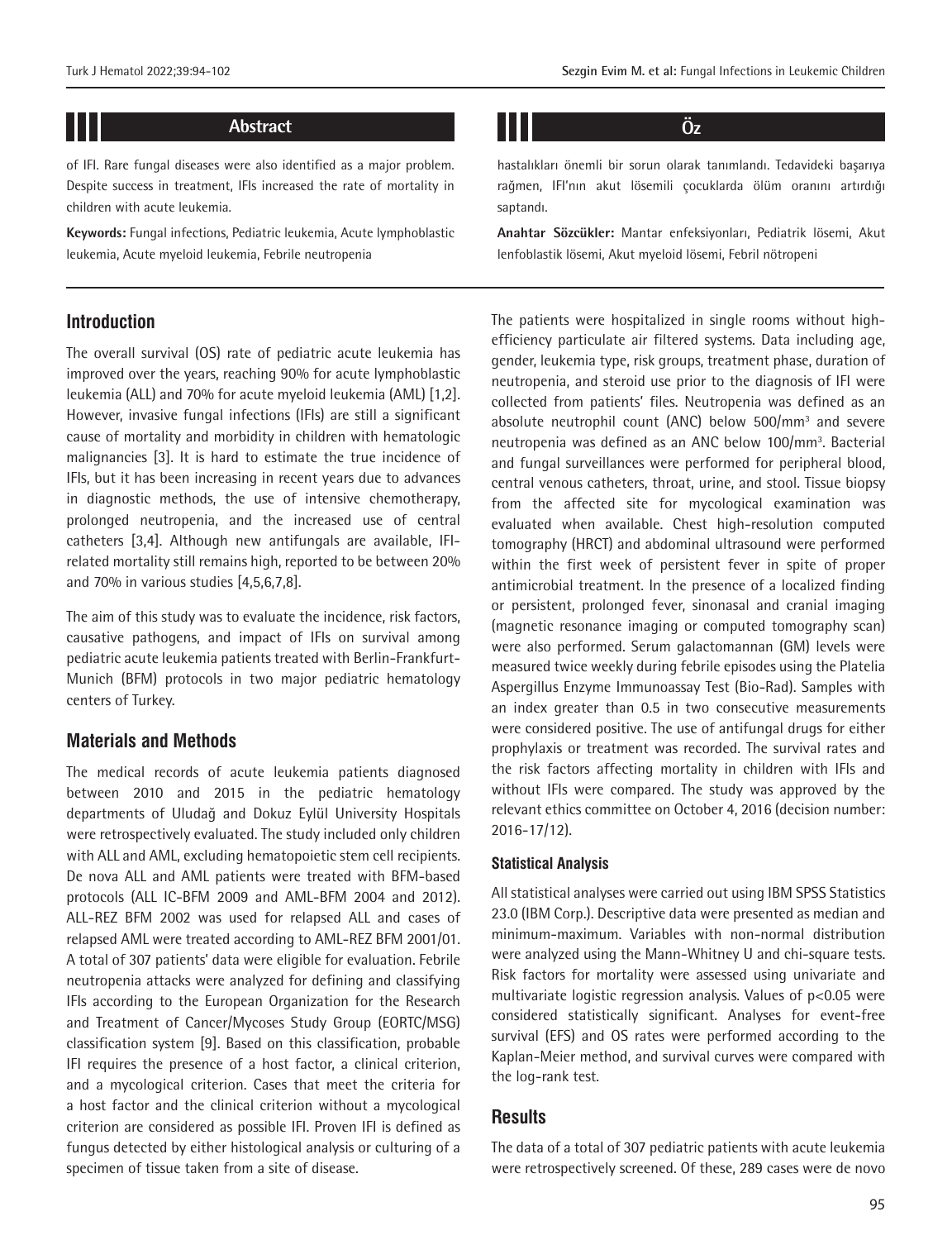acute leukemia (ALL=238, AML=51) and the rest (n=18) were relapsed cases. In total, 1213 febrile neutropenia episodes were recorded and 127 (10.4%) of them were related to IFIs according to the EORTC/MSG criteria. IFI developed in 121 children (39.4%). The median age of the whole cohort was 78 (1.7-215.7) months and it was found to be significantly higher in the IFI group (n=121) compared to the children without IFIs (n=186) (96 months vs. 58 months; p<0.001). The male-to-female ratio was 1.47 (n=183/124). No significant difference was determined in terms of gender (p>0.05).

#### **Classification of IFIs**

The distributions of patients and episodes of IFI are shown in Table 1. According to the EORTC/MSG criteria, the episodes were classified as proven (14.9%; n=19/127), probable (11.9%; n=15/127), or possible (73.2%; n=93/127). In total, 35.2% (n=84/238) of ALL, 39% (n=20/51) of AML, and 94.4% (n=17/18) of relapsed patients experienced at least one episode of IFI. The incidences of proven and probable IFI episodes were evaluated together and found to be significantly higher in the relapsed leukemia group compared to the de novo ALL and AML patients (p<0.001).

Neutropenia was present in 82% (n=104/127) and severe neutropenia was demonstrated in 73% (n=76/104) of all IFI episodes. The median duration of neutropenia was 20 (1-78) days. The group with proven or probable IFI together had a significantly longer median duration of neutropenia than the possible IFI cases (30 days vs. 16 days; p=0.002). The frequency of IFI attacks in the ALL group was higher during induction therapy (n=55/87), followed by high-risk blocks (n=18/87) and the consolidation phase (n=14/87). In AML cases, IFIs usually occurred during induction (72.7%, n=16/22).

Mycologic agents isolated during the episodes are given in

Table 2. The majority of IFI episodes were related to invasive aspergillosis (IA) (81.9%), followed by invasive candidiasis (IC) (13.4%) and rare fungal infections (4.8%). The features of rare fungal infections are given in Table 3.

Generally, children with ALL in the high-risk group received fluconazole prophylaxis while AML and relapse patients had posaconazole or itraconazole. Access to posaconazole is restricted over 13 years of age in Turkey. For younger children, it could only be administered with the special approval of the Turkish Ministry of Health. In the IFI group, 40% of the episodes occurred under antifungal prophylaxis; the rates of IFI attacks in ALL, AML, and relapsed leukemia cases were 30% (n=26/87), 50% (n=11/22), and 77% (n=14/18), respectively. Children with proven or probable episodes were under antifungal prophylaxis at the time of 21% ( $n=4/19$ ) and 80% ( $n=12/15$ ) of the episodes, respectively. The most commonly used antifungal agents for prophylaxis were fluconazole (42.9%), itraconazole suspension (33.3%), and posaconazole (17.2%). Secondary antifungal prophylaxis was administered for 63% (n=80/127) of the IFI episodes and the major preferred agent was voriconazole (46%).

For the treatment of IFI episodes, voriconazole (38%, n=49/127), caspofungin (22.8%, n=29/127), or liposomal amphotericin B (11%, n=14/127) was given as a single agent. Combination therapy was administered in 27% (n=35/127) of the attacks when the disease was not taken under control by a single agent. Caspofungin and voriconazole (n=13/35) were the most commonly preferred combination therapy.

#### **Outcome**

In the whole cohort, the 5-year OS and EFS rates were found to be 83.6% and 79% for ALL, 68.7% and 60.8% for AML, and 22% and 17.6% for relapsed leukemia cases. In total, the mortality rate was 24% (n=72/307). It was found to be significantly

| raoic 11 Discribution of patients and episoaes of invasive rungal infections according to alagnosis.        |                 |                 |                |                             |  |
|-------------------------------------------------------------------------------------------------------------|-----------------|-----------------|----------------|-----------------------------|--|
|                                                                                                             | Total, n        | ALL, $\%$ (n)   | AML, $\%$ (n)  | Relapsed<br>leukemia, % (n) |  |
| <b>Total patients</b>                                                                                       | 307             | 77.6% (238/307) | 16.6% (51/307) | 5.8% (18/307)               |  |
| <b>Patients without IFI</b>                                                                                 | 60.6% (186/307) | 82.7% (154/186) | 16.6% (31/186) | $0.7\%$ (1/186)             |  |
| Patients with IFI                                                                                           | 39.4% (121/307) | 69.4% (84/121)  | 16.5% (20/121) | 14.1% (17/121)              |  |
| <b>Total IFI episodes</b>                                                                                   | 127             | 68.5% (87/127)  | 17.3% (22/127) | 14.2% (18/127)              |  |
| <b>Possible</b>                                                                                             | 73.2% (93/127)  | 80.5% (70/87)   | 68.2% (15/22)  | 44.5% (8/18)                |  |
| Probable                                                                                                    | 11.9% (15/127)  | $8\%$ (7/87)    | $9.1\% (2/22)$ | $33.3\%$ (6/18)             |  |
| Proven                                                                                                      | 14.9% (19/127)  | 11.5% (10/87)   | 22.7% (5/22)   | 22.2% (4/18)                |  |
| Proven + probable                                                                                           | 28.8% (34/127)  | 19.5% (17/87)   | 31.8% (7/22)   | 55.5% (10/18)*              |  |
| ALL: Acute lymphoblastic leukemia, AML: acute myeloid leukemia, IFI: invasive fungal infection, *: p<0.001. |                 |                 |                |                             |  |

**Table 1. Distribution of patients and episodes of invasive fungal infections according to diagnosis.**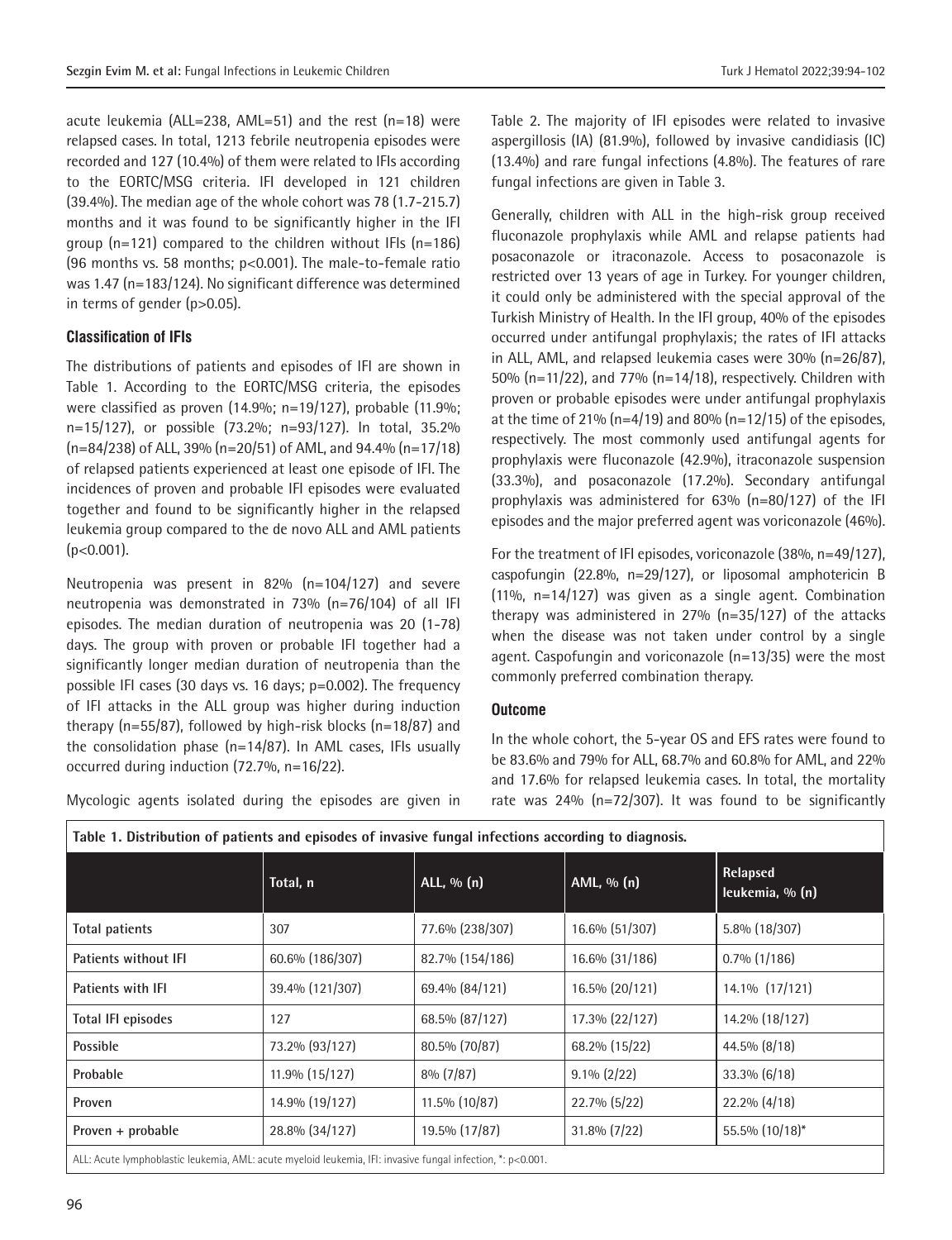higher in the IFI group (34%, n=41/121) compared to the non-IFI group (16.6%, n=31/186) (p<0.001). IFI-related mortality was observed in 18% (n=22/121) of cases (Figure 1). The mortality rate in children with IFIs increased to 52.9% (n=18/34) when possible IFI attacks were excluded. Five-year EFS and OS rates were found to be significantly lower in the IFI group than in cases without IFIs (EFS: 79.6% vs. 62.7%, OS: 83.9% vs. 67.5%) (p<0.001) (Figure 2). Both EFS and OFS at 5 years in the IFI group were found to be even lower when possible IFI attacks were removed from the analysis (47.1%).

| Table 2. Classification according to the diagnosis of invasive fungal infection. |                                     |                                                                   |                                  |                                                        |  |
|----------------------------------------------------------------------------------|-------------------------------------|-------------------------------------------------------------------|----------------------------------|--------------------------------------------------------|--|
| <b>Diagnosis of IFI</b>                                                          | <b>Episodes of IFI</b><br>$(n=127)$ | Proven IFI,<br>$14.9\%$ (n=19)                                    | Probable IFI,<br>$11.9\%$ (n=15) | Possible IFI,<br>$73.2\%$ (n=93)                       |  |
| Invasive aspergillosis                                                           | $81.9\%$ (n=104)                    | 3                                                                 | 15                               | 86                                                     |  |
| <b>IPA</b>                                                                       | 76.3% (n=97)                        | $\overline{a}$                                                    | 15                               | 82                                                     |  |
| <b>SNIA</b>                                                                      | $4.8\%$ (n=6)                       | $3^*$                                                             | ۰                                | 3                                                      |  |
| <b>CNSIA</b>                                                                     | $0.8\%$ (n=1)                       | $\overline{\phantom{a}}$                                          | $\overline{\phantom{a}}$         | 1                                                      |  |
| Invasive candidiasis                                                             | $13.4\%$ (n=17)                     | $10^{**}$                                                         | -                                | 7                                                      |  |
| <b>HSC</b>                                                                       | $7.8\%$ (n=10)                      | 3                                                                 | ۰                                | $\overline{7}$                                         |  |
| Candidemia                                                                       | $6.3\%$ (n=7)                       | 7                                                                 | $\overline{\phantom{a}}$         | $\overline{\phantom{a}}$                               |  |
| Rare fungal inf.                                                                 | 4.8% $(n=6)$ ***                    | 6                                                                 | $\overline{a}$                   | $\overline{\phantom{a}}$                               |  |
| Mucorales                                                                        | $(n=3)$                             | 3                                                                 | ۰                                | $\overline{\phantom{a}}$                               |  |
| Fusarium                                                                         | $(n=1)$                             | 1                                                                 | -                                | $\overline{\phantom{m}}$                               |  |
| Dematiaceous                                                                     | $(n=1)$                             | 1                                                                 | $\overline{\phantom{a}}$         | $\overline{\phantom{a}}$                               |  |
| Alternaria                                                                       | $(n=1)$                             | the contract of the contract of the<br>$\cdots$ $\cdots$ $\cdots$ |                                  | $\overline{\phantom{a}}$<br>$\cdots$ $\cdots$ $\cdots$ |  |

IFI: Invasive fungal infection, IPA: invasive pulmonary aspergillosis, SNIA: sinonasal invasive aspergillosis, CNSIA: central nervous system invasive aspergillosis, HSC: hepatosplenic candidiasis.

\*: Biopsy proven from sinonasal cavity: *A. flavus* (n=3).

\*\*: Isolated from blood cultures: *C. parapsilosis* (n=6), *C. albicans* (n=3), *C. guilliermondii* (n=1).

\*\*\*: Biopsy proven from sinonasal cavity (n=5), left maxillectomy (n=1).

| Table 3. Features of rare fungal infections.                                                                          |                     |                |                        |                      |                             |                                   |
|-----------------------------------------------------------------------------------------------------------------------|---------------------|----------------|------------------------|----------------------|-----------------------------|-----------------------------------|
| Rare fungal<br>infection                                                                                              | <b>Diagnosis</b>    | Age,<br>months | Primary<br>prophylaxis | <b>Biopsy region</b> | <b>Treatment</b>            | <b>Status</b>                     |
| <b>Mucorales</b>                                                                                                      | Relapsed AML        | 40             | Posaconazole           | Left maxillectomy    | Liposomal<br>amphotericin B | Death due to<br>resistant disease |
| <b>Mucorales</b>                                                                                                      | ALL-HRG             | 204            | <b>No</b>              | Sinonasal cavity     | Liposomal<br>amphotericin B | Death due to IFI                  |
| <b>Mucorales</b>                                                                                                      | ALL-HRG             | 40             | <b>No</b>              | Sinonasal cavity     | Liposomal<br>amphotericin B | Death due to IFI                  |
| <b>Fusarium</b>                                                                                                       | <b>Relapsed ALL</b> | 196            | Posaconazole           | Sinonasal cavity     | Liposomal<br>amphotericin B | Death due to IFI                  |
| Dematiaceous                                                                                                          | AML                 | 52             | <b>No</b>              | Sinonasal cavity     | Caspofungin                 | Alive                             |
| Alternaria                                                                                                            | ALL                 | 182            | <b>No</b>              | Sinonasal cavity     | Liposomal<br>amphotericin B | Alive                             |
| ALL: Acute lymphoblastic leukemia, AML: acute myeloid leukemia, HRG: high-risk group, IFI: invasive fungal infection. |                     |                |                        |                      |                             |                                   |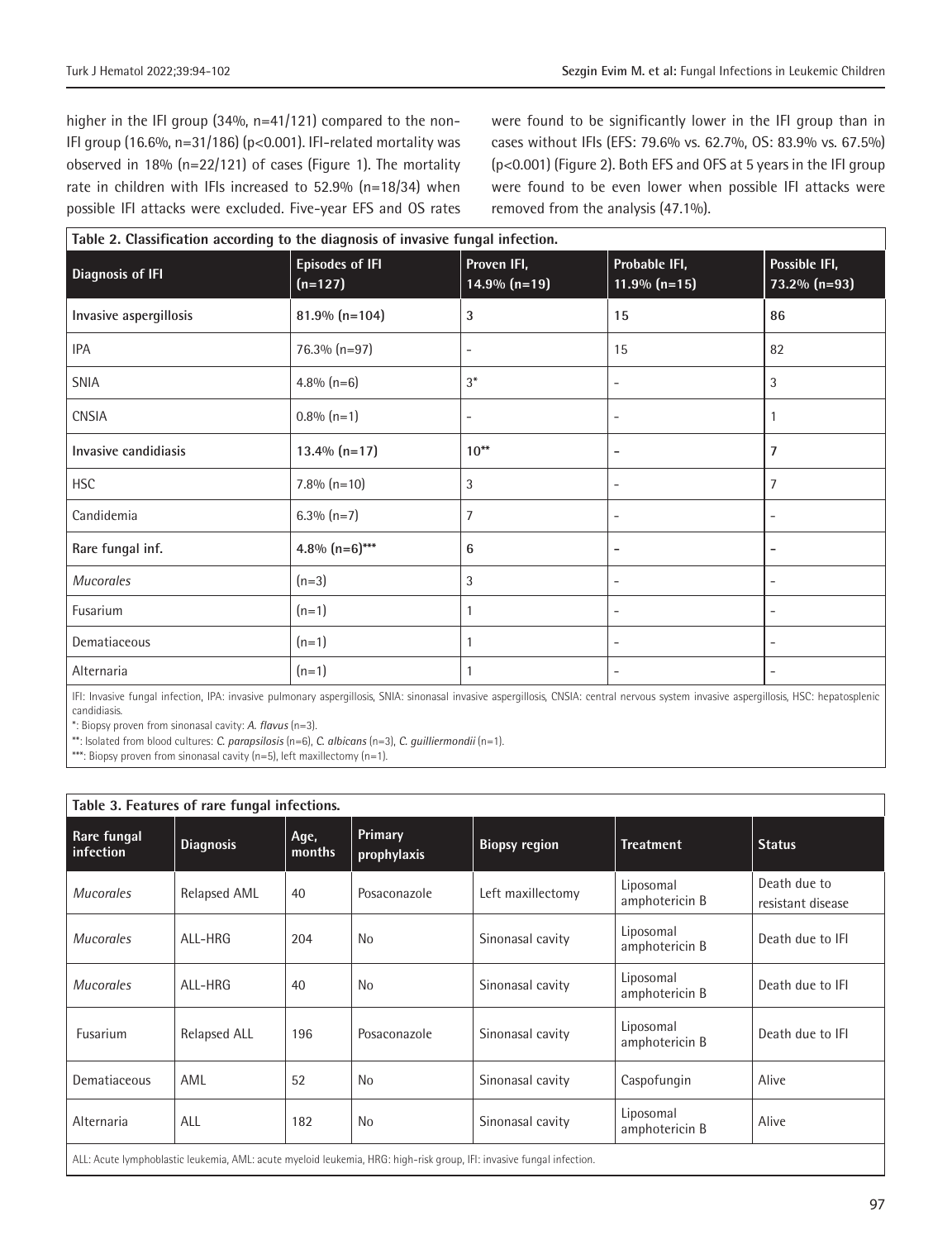#### **Factors Affecting Mortality**

For 307 children, the risk factors affecting mortality were evaluated by univariate regression analysis. This revealed that high-risk ALL  $(n=30)$  and AML  $(n=51)$ , relapse  $(n=18)$ , neutropenia longer than 10 days (n=67), development of an IFI episode, and presence of proven or probable IFI significantly increased the rate of mortality (p<0.001). Gender and age at diagnosis did not have any effect (p>0.05).

Independent risk factors for mortality were determined by multivariate regression analysis (Table 4). Relapse (odds ratio: 8.49) was the most effective risk factor for mortality, followed by development of an IFI episode (odds ratio: 3.2) and AML (odds ratio: 2.33).

#### **Discussion**

We investigated a large sample of IFI data in children with acute leukemia, which provided a valuable assessment of IFI



IFI: Invasive Fungal Infection, HLH: Secondary Hemophagocytic Lymphohistiocytosis

**Figure 1.** The rate and causes of mortality.

**Figure 2.** a). Event-free survival, b) Overall survival.

IFI: Invasive fungal infection



Figure 2a: Event-free survival



Figure 2b: Overall survival

| Table 4. Factors affecting mortality according to multivariate regression analysis.   |             |         |            |               |  |
|---------------------------------------------------------------------------------------|-------------|---------|------------|---------------|--|
|                                                                                       | $\mathbf B$ |         | Odds ratio | 95% CI        |  |
| Relapse                                                                               | 2.14        | < 0.001 | 8.49       | $3.98 - 18.1$ |  |
| IFI episode                                                                           | 1.18        | 0.001   | 3.2        | 1.58-6.75     |  |
| Leukemia type (AML)                                                                   | 0.84        | 0.02    | 2.33       | $1.1 - 4.92$  |  |
| AML: Acute myeloid leukemia, IFI: invasive fungal infection, CI: confidence interval. |             |         |            |               |  |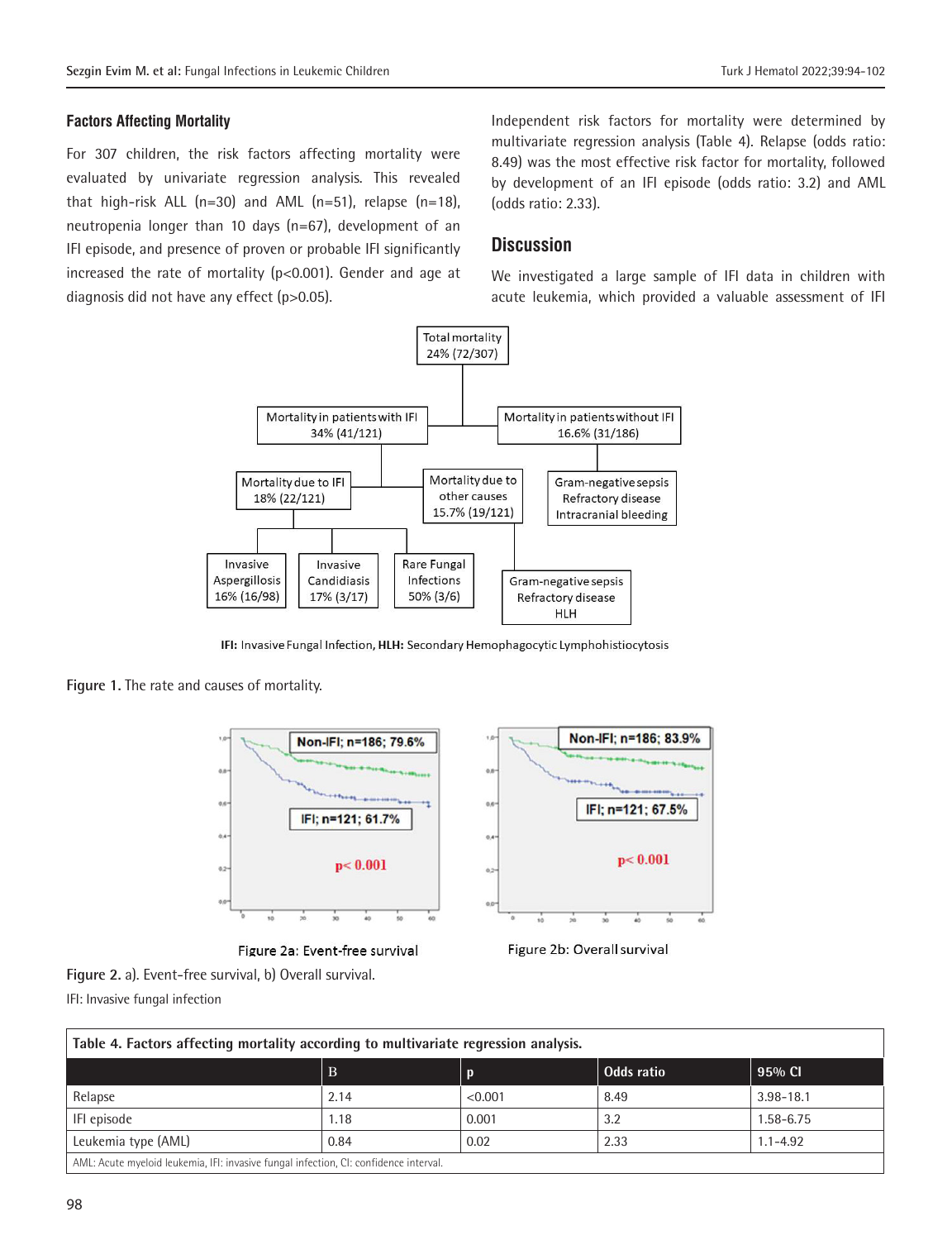epidemiology and outcomes in our country. In the current study, the incidence of IFI episodes was found to be 10.4%. The incidence in cases of hematologic malignancies ranged between 1.7% and 35.4% in various studies [4,9,10,11,12]. However, it may increase further in autopsy findings [13]. The wide range among studies could be explained by differences in study populations, hospital conditions, usage of prophylactic antifungal agents, and the criteria used in defining IFI. The current study included only children with acute leukemia, and IFI attacks were defined according to EORTC/MSG criteria. The majority of attacks were in the group with possible IFIs (73.2%), since the use of invasive techniques such as bronchoalveolar lavage (BAL) was limited. The classification was mainly based on host factors, clinical criteria, imaging techniques, and serum GM levels. However, some of the cases within the possible group might be confirmed as *Mucorales* or other fungal diseases if histopathologic diagnosis methods are available, similarly to a case reported in the literature [14]. Among the present study group, proven and probable attacks were determined in 14.9% and 11.9% of the cases, respectively. Proven and probable IFI incidences in recent studies with BFM groups were reported to be lower than 10% [15,16]. Unlike our study, those two studies included not only hematologic malignancies but also hematopoietic stem cell transplantation recipients and antifungal prophylaxis was administered to the majority of them.

The mean age in the IFI group was significantly higher compared to children in the non-IFI group. The incidence of IFIs is reported to increase with age [4,7,17]. This finding could be attributed to the fact that colonization is less frequent in the younger population due to less contact with fungal spores and the lower frequency of unfavorable genetic mutations [1,18].

We found that children with ALL and AML had a similar frequency of experiencing at least one episode of IFI. This finding is contrary to the previous data in the literature suggesting that the frequency of IFI episodes in AML is higher than that in ALL [4,19]. The prevalence of IFI in ALL is reported to be between 4% and 35% depending on the era, chemotherapy protocol, risk categories, and antifungal prophylaxis [6,7,12,17,20,21,22]. In the current study, only 30% of children with ALL were receiving antifungal prophylaxis and the majority of them developed IFI during induction therapy or high-risk blocks, which are typically associated with severe neutropenia and high-dose steroids. Prolonged and severe neutropenia was defined as a determinant for IFI [3,4]. In our study, proven and probable IFI attacks also had a significantly longer mean duration of neutropenia than possible IFI attacks (p=0.002). Similarly, reports from different countries showed that the majority of IFI attacks in both ALL and AML cases occurred during the induction phase and with more intensive chemotherapy protocols [12,20,23,24,25]. In developing countries, ALL patients receiving intensive chemotherapy phases may benefit from antifungal prophylaxis for decreasing IFI episodes in these patients.

The most common cause of IFI episodes in our study was IA (81.9%), and the majority were cases of invasive pulmonary aspergillosis (IPA) (76.3%). *Aspergillus flavus* was isolated from the sinonasal cavity in 3 out of 8 biopsy materials. After excluding possible IFI episodes, the proven and probable incidence of IA was 17%. The incidences of IA and IPA have been increasing in patients with pediatric leukemia since 2000 with the use of new diagnostic methods [4,26]. Crassard et al. [5] showed that BAL results were suggestive of IPA in 92% of children with pediatric leukemia. However, invasive procedures like BAL and biopsy are generally avoided in children due to thrombocytopenia and the risk of bleeding. Instead of biopsy, the combination of chest HRCT and serum GM level is more widely used for non-invasive diagnosis and it is also the preferred approach in Turkey. However, GM levels may not be elevated in localized IA, especially under antifungal prophylaxis or empiric antifungal treatment [27,28].

The frequency of IC in total IFI episodes was found to be 13.4%. However, it increased to 52.6% (n=10/19) among the proven IFI episodes. In our series, the incidence of hepatosplenic candidiasis (HSC) was determined as 7.8% and *Candida* spp. were isolated from blood cultures in 30% of those cases. Celkan et al. [29], in a multicentric study from Turkey, recently reported that 8 out of 40 (22.5%) children with HSC had *Candida* spp. and only one case was *C. albicans.* In the current study, the most commonly isolated pathogen was also non-albicans, namely *C. parapsilosis* (Table 2). It appears that *C. albicans*, which used to be the most commonly reported pathogen, has been replaced by *C. parapsilosis* and other non-albicans species [6,12,19,30].

The current data showed a high rate of rare fungal infections, which were detected in 6 of 127 IFI episodes (4.8%). However, this incidence was increased to 31.5% (n=6/19) among proven attacks. Epidemiological data for children regarding rare fungal infections are limited [14,31,32,33,34]. Three out of 6 children had mucormycosis and the others had fusarium, dematiaceous, and alternaria involvements. The largest registry for invasive mucormycosis in children showed that its frequency was higher in cases of hematologic malignancies compared to other malignancies and a variety of other disorders [31,32,33]. A retrospective study from Italy also reported that underlying hematologic malignancies, particularly acute leukemia and lymphoma, are risk factors for developing mucormycosis [34]. Two patients with mucormycosis and one with fusarium died despite effective antifungal treatment combined with surgical resection. The mortality rates for both mucormycosis and fusarium are reported to be high [31,33]. Limited data related to dematiaceous and alternaria cases in children with leukemia are available in the literature [35,36]. In our study, these cases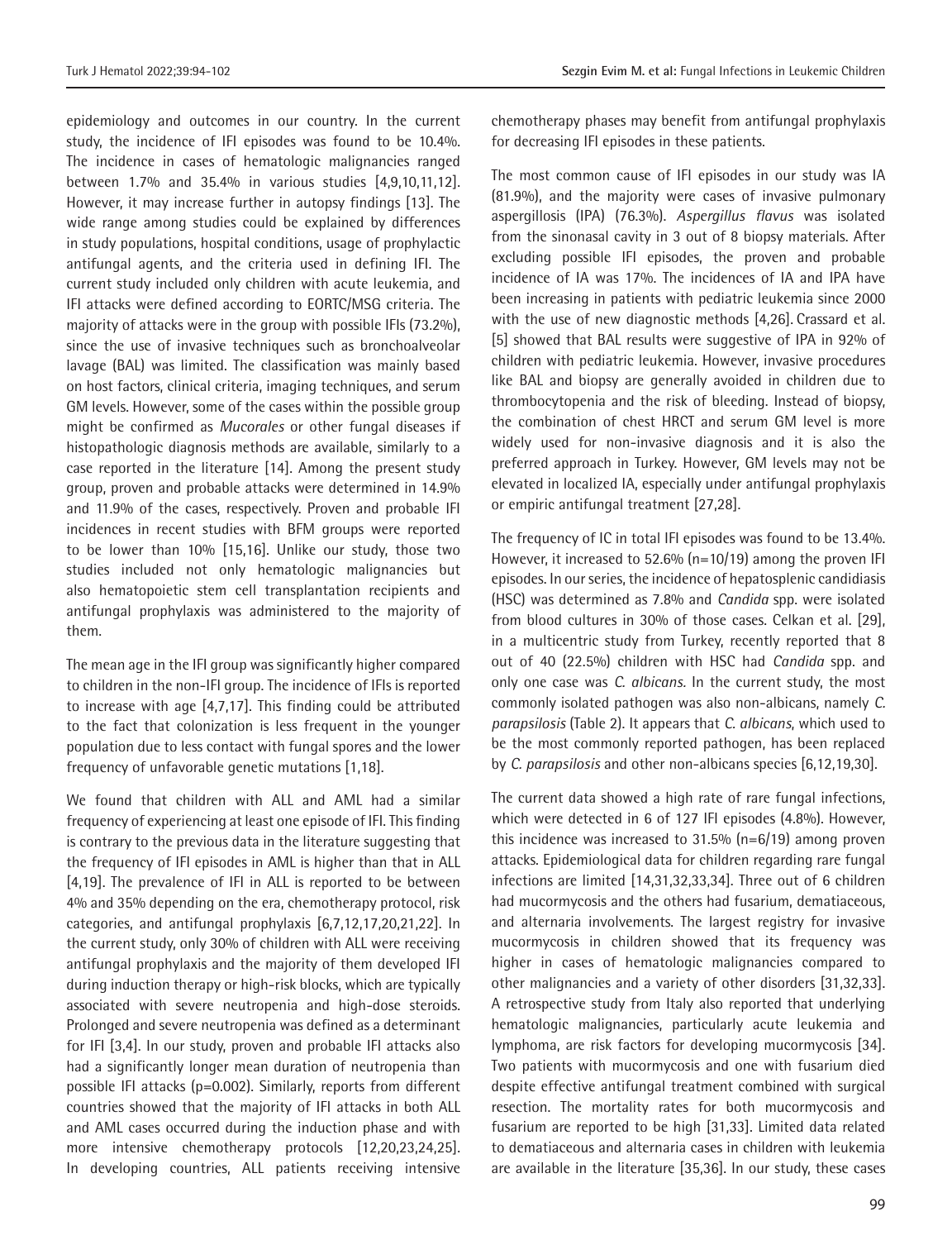were successfully cured. The most important prognostic factor is early clinical suspicion, timely aggressive systemic antifungal treatment, and surgical procedures.

In the present study, the mortality rate for the whole cohort was 24% and the rate of deaths attributable to IFI was found to be 18%. IFI-related mortality in cases of hematologic disorders ranged from 5% to 14% in Turkey [10,12,37]. It is also reported to be as high as 21% to 48% in children with leukemia [7,21,38]. The current study also separately analyzed the mortality rates for IA, IC, and rare fungal infections, which were found to be 16%, 17%, and 50%, respectively. The high mortality rate in the rare fungal infection subgroup still remains an important issue [19,31]. Although mortality rates due to IFIs were reported high in the 1990s, they significantly decreased with the development of early diagnostic tools and new antifungal agents [3,5,26,39].

Our data showed that OS and EFS were significantly lower in children with IFIs than those without IFIs. Multivariate regression analyses revealed that independent risk factors affecting mortality were recurrent disease, development of an IFI episode, and AML, which increased the mortality rate 8.4, 3.2, and 2.3 times, respectively. Data on the impact of IFIs on survival rates in children with hematologic malignancies are rare. There are three major studies reported regarding this issue. Two of them did not find any differences in survival rates [40,41]. However, those studies included small numbers of children. Similar to our findings, Kobayashi et al. [7,42] found significantly lower survival in patients with IFIs compared to those without IFI in a patient population including hematologic malignancies, other malignant diseases, and aplastic anemia.

#### **Study Limitations**

The data were retrospectively collected. The classification was mainly based on host factors, clinical criteria, imaging techniques, and GM levels. BAL was not administered for any of the patients. Therefore, most of the attacks were in the "possible" group. However, it may have been seen that these cases were caused by other fungal pathogens if invasive techniques were available.

#### **Conclusion**

Proven and probable IFI episodes concurrently occurred in ALL, AML, and relapsed cases at rates of 19.5%, 31.8%, and 55.5%, respectively. Although the majority of attacks were related to IA, rare fungal infections were also isolated in almost 5% of patients. Prolonged severe neutropenia was one of the major risk factors for IFIs. Multivariate regression analysis showed that IFIs significantly increased mortality, and the survival rates were significantly lower in patients with IFIs. Our study clearly shows that IFIs are poor prognostic factors in children with hematologic malignancies.

#### **Ethics**

**Ethics Committee Approval:** The study was approved by the relevant ethics committee on October 4, 2016 (decision number 2016-17/12).

**Informed Consent:** Obtained.

#### **Authorship Contributions**

Concept: M.S.E., H.Ö., A.M.G., B.B., Ş.Y.; Data collection or processing: Ö.T., B.B., K.Ü.E., B.E., S.Ç., Ş.Y., M.E., M.K.H.; Analysis or interpretation: M.S.E., Ö.T., H.Ö., A.M.G., B.E., K.Ü.E., S.Ç., M.K.H.; Literature review: M.S.E., H.Ö., K.Ü.E., A.M.G.; Writing: M.S.E., H.Ö., A.M.G.

**Conflicts of Interest:** No conflicts of interest were declared by the authors.

**Financial Disclosure:** The authors declared that this study received no financial support.

**Acknowledgments:** The authors declared that they had no financial, consulting, or personal relationships with other people or organizations. This study was presented orally at the 44<sup>th</sup> National Hematology Congress.

#### **References**

- 1. Pui CH, Yang JJ, Hunger SP, Pieters R, Schrappe M, Biondi A, Vora A, Baruchel A, Silverman LB, Schmiegelow K, Escherich G, Horibe K, Benoit YC, Izraeli S, Yeoh AE, Liang DC, Downing JR, Evans WE, Relling MV, Mullighan CG. Childhood acute lymphoblastic leukemia: progress through collaboration. J Clin Oncol 2015;33:2938-2948.
- 2. Hasle H, Kaspers GJ. Strategies for reducing the treatment-related physical burden of childhood acute myeloid leukaemia - a review. Br J Haematol 2017;176:168-178.
- 3. Groll AH, Castagnola E, Cesaro S, Dalle JH, Engelhard D, Hope W, Roilides E, Styczynski J, Warris A, Lehrnbecher T; Fourth European Conference on Infections in Leukaemia; Infectious Diseases Working Party of the European Group for Blood Marrow Transplantation (EBMT-IDWP); Infectious Diseases Group of the European Organisation for Research and Treatment of Cancer (EORTC-IDG); International Immunocompromised Host Society (ICHS); European Leukaemia Net (ELN). Fourth European Conference on Infections in Leukaemia (ECIL-4): guidelines for diagnosis, prevention, and treatment of invasive fungal diseases in paediatric patients with cancer or allogeneic haemopoietic stem-cell transplantation. Lancet Oncol 2014;15:e327-e340.
- 4. Ruijters VJ, Oosterom N, Wolfs TFW, van den Heuvel-Eibrink MM, van Grotel MJ. Frequency and determinants of invasive fungal infections in children with solid and hematologic malignancies in a nonallogeneic stem cell transplantation setting: a narrative review. Pediatr Hematol Oncol 2019;41:345-354.
- 5. Crassard N, Hadden H, Piens MA, Pondarré C, Hadden R, Galambrun C, Pracros JP, Souillet G, Basset T, Berthier JC, Philippe N, Bertrand Y. Invasive aspergillosis in a paediatric haematology department: a 15-year review. Mycoses 2008;51:109-116.
- 6. Mor M, Gilad G, Kornreich L, Fisher S, Yaniv I, Levy I. Invasive fungal infections in pediatric oncology. Pediatr Blood Cancer 2011;56:1092-1097.
- 7. Kobayashi R, Kaneda M, Sato T, Ichikawa M, Suzuki D, Ariga T. The clinical feature of invasive fungal infection in pediatric patients with hematologic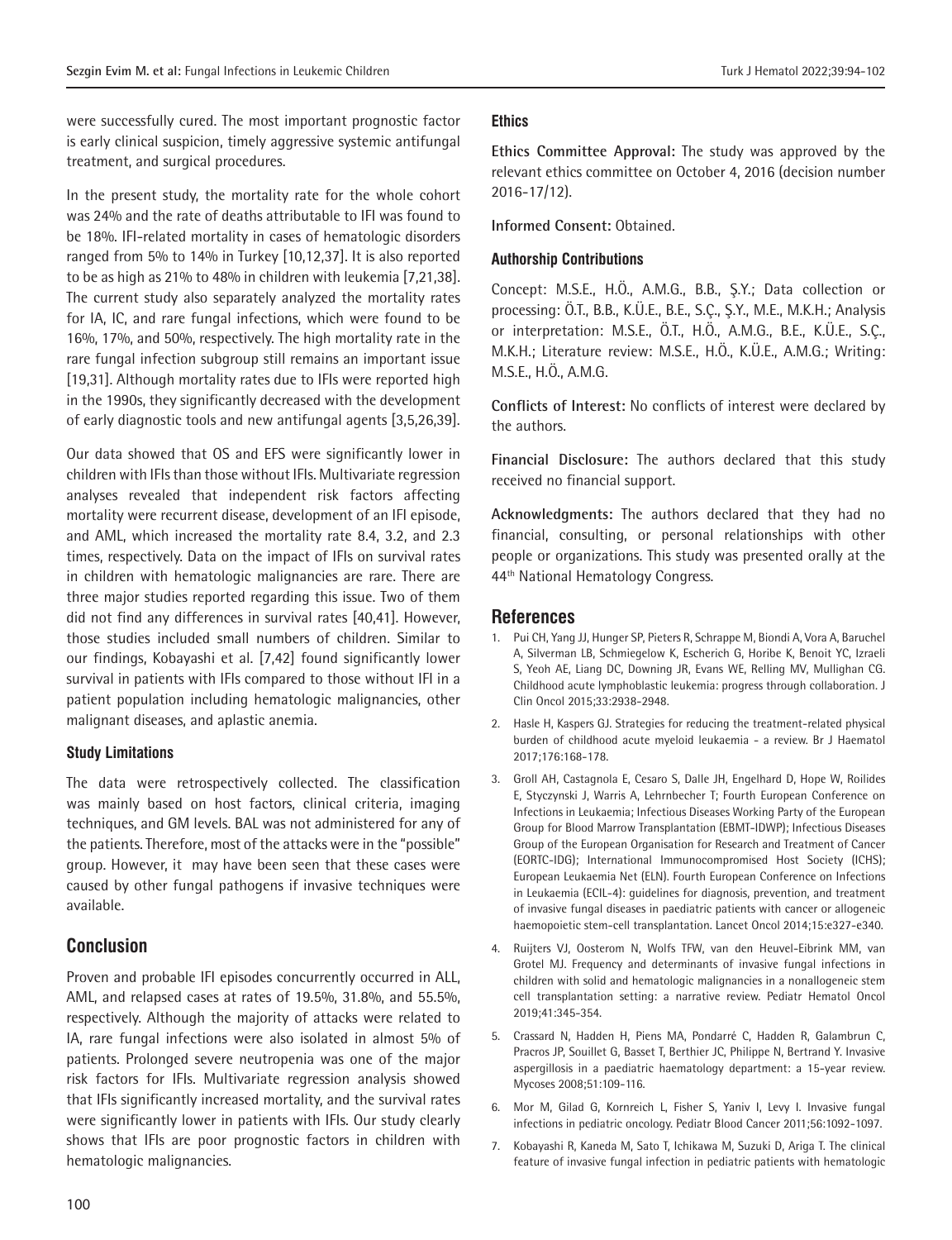and malignant diseases: a 10-year analysis at a single institution at Japan. J Pediatr Hematol Oncol 2008;30:886-890.

- 8. Lashkari HP, Fernandes N, Alva K, Rai S. Central nervous system fungal infection and acute lymphoblastic leukemia in children: what is the optimal duration of antifungal therapy? J Pediatr Hematol Oncol 2017;39:e312-e317.
- 9. De Pauw B, Walsh TJ, Donnelly JP, Stevens DA, Edwards JE, Calandra T, Pappas PG, Maertens J, Lortholary O, Kauffman CA, Denning DW, Patterson TF, Maschmeyer G, Bille J, Dismukes WE, Herbrecht R, Hope WW, Kibbler CC, Kullberg BJ, Marr KA, Muñoz P, Odds FC, Perfect JR, Restrepo A, Ruhnke M, Segal BH, Sobel JD, Sorrell TC, Viscoli C, Wingard JR, Zaoutis T, Bennett JE; European Organization for Research and Treatment of Cancer/ Invasive Fungal Infections Cooperative Group; National Institute of Allergy and Infectious Diseases Mycoses Study Group (EORTC/MSG) Consensus Group. Revised definitions of invasive fungal disease from the European Organization for Research and Treatment of Cancer/Invasive Fungal Infections Cooperative Group and the National Institute of Allergy and Infectious Diseases Mycoses Study Group EORTC/MSG) Consensus Group. Clin Infect Dis 2008;46:1813-1821.
- 10. Kaya Z, Gursel T, Kocak U, Aral YZ, Kalkanci A, Albayrak M. Invasive fungal infections in pediatric leukemia patients receiving fluconazole prophylaxis. Pediatr Blood Cancer 2009;52:470-475.
- 11. Tüfekçi Ö, Yılmaz Bengoa Ş, Demir Yenigürbüz F, Şimşek E, Hilkay Karapınar T, İrken G, Ören H. Management of invasive fungal infections in pediatric acute leukemia and the appropriate time for restarting chemotherapy. Turk J Hematol 2015;32:329-337.
- 12. Sahbudak Bal Z, Yilmaz Karapinar D, Karadas N, Sen S, Onder Sivis Z, Akinci AB, Balkan C, Kavakli K, Vardar F, Aydinok Y. Proven and probable invasive fungal infections in children with acute lymphoblastic leukaemia: results from an university hospital, 2005-2013. Mycoses 2015;58:225-232.
- 13. Lehrnbecher T, Frank C, Engels K, Kriener S, Groll AH, Schwabe D. Trends in the postmortem epidemiology of invasive fungal infections at a university hospital. J Infect 2010;61:259-265.
- 14. Kebudi R, Kızılocak H, Hafız G, Erturan Z. Successful outcome of mucormycosis in a child with acute lymphoblastic leukemia. Turk Pediatri Ars 2020;55:207-209.
- 15. Lehrnbecher T, Schöning S, Poyer F, Georg J, Becker A, Gordon K, Attarbaschi A, Groll AH. Incidence and outcome of invasive fungal diseases in children with hematological malignancies and/or allogeneic hematopoietic stem cell transplantation: results of a prospective multicenter study. Front Microbiol 2019;10:681.
- 16. Cesaro S, Tridello G, Castagnola E, Calore E, Carraro F, Mariotti I, Colombini A, Perruccio K, Decembrino N, Russo G, Maximova N, Baretta V, Caselli D. Retrospective study on the incidence and outcome of proven and probable invasive fungal infections in high-risk pediatric onco-hematological patients. Eur J Haematol 2017;99:240-248.
- 17. Rosen GP, Nielsen K, Glenn S, Abelson J, Deville J, Moore TB. Invasive fungal infections in pediatric oncology patients: 11-year experience at a single institution. J Pediatr Hematol Oncol 2005;27:135-140
- 18. Dini G, Castagnola E, Comoli P, van Tol MJ, Vossen JM. Infections after stem cell transplantation in children: state of the art and recommendations. Bone Marrow Transplant 2001;28(Suppl 1):S18-21.
- 19. Bartlett AW, Cann MP, Yeoh DK, Bernard A, Ryan AL, Blyth CC, Kotecha RS, McMullan BJ, Moore AS, Haeusler GM, Clark JE. Epidemiology of invasive fungal infections in immunocompromised children; an Australian national 10-year review. Pediatr Blood Cancer 2019;66:e27564.
- 20. Wang SS, Kotecha RS, Bernard A, Blyth CC, McMullan BJ, Cann MP, Yeoh DK, Bartlett AW, Ryan AL, Moore AS, Bryant PA, Clark J, Haeusler GM. Invasive fungal infections in children with acute lymphoblastic leukaemia: results from four Australian centres, 2003-2013. Pediatr Blood Cancer 2019;66:e27915.
- 21. Castagnola E, Cesaro S, Giacchino M, Livadiotti S, Tucci F, Zanazzo G, Caselli D, Caviglia I, Parodi S, Rondelli R, Cornelli PE, Mura R, Santoro N, Russo G, De Santis R, Buffardi S, Viscoli C, Haupt R, Rossi MR. Fungal infections in children with cancer: a prospective, multicenter surveillance study. Pediatr Infect Dis J 2006;25:634-639.
- 22. Hale KA, Shaw PJ, Dalla-Pozza L, MacIntyre CR, Isaacs D, Sorrell TC. Epidemiology of paediatric invasive fungal infections and a case-control study of risk factors in acute leukaemia or post stem cell transplant. Br J Haematol 2010;149:263-272.
- 23. Inaba H, Pei D, Wolf J, Howard SC, Hayden RT, Go M, Varechtchouk O, Hahn T, Buaboonnam J, Metzger ML, Rubnitz JE, Ribeiro RC, Sandlund JT, Jeha S, Cheng C, Evans WE, Relling MV, Pui CH. Infection-related complications during treatment for childhood acute lymphoblastic leukemia. Ann Oncol 2017;28:386-392.
- 24. Sun Y, Huang H, Chen J, Li J, Ma J, Li J, Liang Y, Wang J, Li Y, Yu K, Hu J, Jin J, Wang C, Wu D, Xiao Y, Huang X. Invasive fungal infection in patients receiving chemotherapy for hematological malignancy: a multicenter, prospective, observational study in China. Tumour Biol 2015;36:757-767.
- 25. Korula A, Abraham A, Abubacker FN, Viswabandya A, Lakshmi KM, Abraham OC, Rupali P, Varghese GM, Michael JS, Srivastava A, Mathews V, George B. Invasive fungal infection following chemotherapy for acute myeloid leukaemia-Experience from a developing country. Mycoses 2017;60:686- 691.
- 26. Lass-Flörl C. The changing face of epidemiology of invasive fungal disease in Europe. Mycoses 2009;52:197-205.
- 27. Kostamo K, Richardson M, Eerola E, Rantakokko-Jalava K, Meri T, Malmberg H, Toskala E. Negative impact of *Aspergillus* galactomannan and DNA detection in the diagnosis of fungal rhinosinusitis. J Med Microbiol 2007;56(Pt 10):1322-1327.
- 28. Maertens J, Theunissen K, Lodewyck T, Lagrou K, Van Eldere J. Advances in the serological diagnosis of invasive *Aspergillus* infections in patients with haematological disorders. Mycoses 2007;50(Suppl 1):2-17.
- 29. Celkan T, Kizilocak H, Evim M, Meral Güneş A, Özbek NY, Yarali N, Ünal E, Patiroğlu T, Yilmaz Karapinar D, Sarper N, Zengin E, Karaman S, Koçak Ü, Kürekçi E, Özdemir C, Tuğcu D, Uysalol E, Dikme G, Adaletli İ, Kuruoğlu S, Kebudi R. Hepatosplenic fungal infections in children with leukemiarisk factors and outcome: a multicentric study. J Pediatr Hematol Oncol 2019;41:256-260.
- 30. Zaoutis T. Candidemia in children. Curr Med Res Opin 2010;26:1761-1768.
- 31. Pana ZD, Seidel D, Skiada A, Groll AH, Petrikkos G, Cornely OA, Roilides E; Collaborators of Zygomyco.net and/or FungiScope™ Registries. Invasive mucormycosis in children: an epidemiologic study in European and non-European countries based on two registries. BMC Infect Dis 2016;16:667.
- 32. Candoni A, Klimko N, Busca A, Di Blasi R, Shadrivova O, Cesaro S, Zannier ME, Verga L, Forghieri F, Calore E, Nadali G, Simonetti E, Muggeo P, Quinto AM, Castagnola C, Cellini M, Del Principe MI, Fracchiolla N, Melillo L, Piedimonte M, Zama D, Farina F, Giusti D, Mosna F, Capelli D, Delia M, Picardi M, Decembrino N, Perruccio K, Vallero S, Aversa F, Fanin R, Pagano L; SEIFEM Group (Epidemiological Surveillance of Infections in Haematological Diseases). Fungal infections of the central nervous system and paranasal sinuses in onco-haematologic patients. Epidemiological study reporting the diagnostic-therapeutic approach and outcome in 89 cases. Mycoses 2019;62:252-260.
- 33. Arnoni MV, Paula CR, Auler ME, Simões CCN, Nakano S, Szeszs MW, Melhem MSC, Pereira VBR, Garces HG, Bagagli E, Silva EG, de Macêdo MF, Ruiz LDS. Infections caused by *Fusarium* species in pediatric cancer patients and review of published literature. Mycopathologia 2018;183:941-949.
- 34. Muggeo P, Calore E, Decembrino N, Frenos S, De Leonardis F, Colombini A, Petruzziello F, Perruccio K, Berger M, Burnelli R, Zanazzo GA, Santoro N, Cesaro S. Invasive mucormycosis in children with cancer: a retrospective study from the Infection Working Group of Italian Pediatric Hematology Oncology Association. Mycoses 2019;62:165-170.